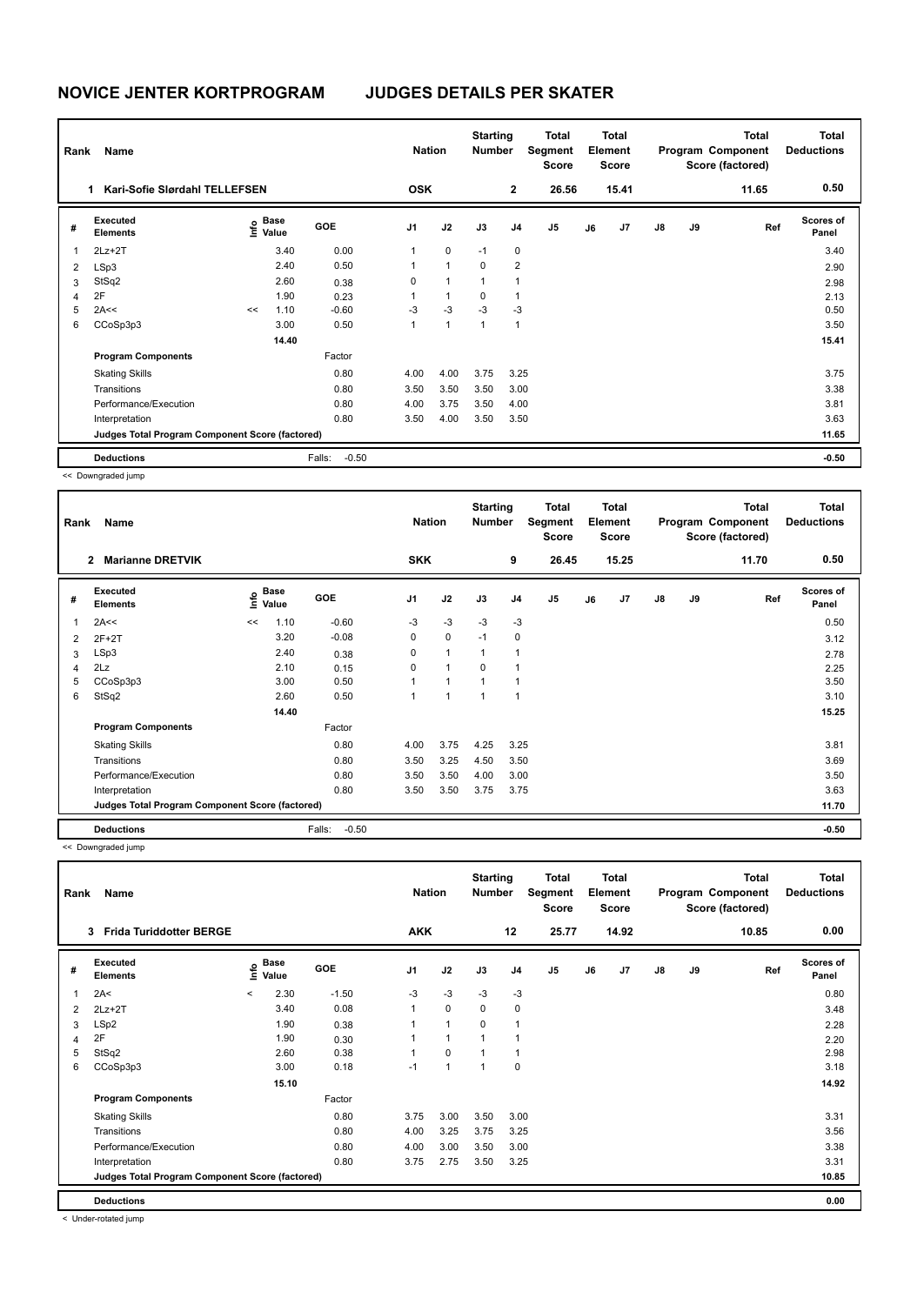|   | Rank<br>Name<br>4 Ingrid Louise VESTRE          |    |                                  | <b>Nation</b> |                | <b>Starting</b><br><b>Number</b> |              | Total<br>Segment<br><b>Score</b> |                | <b>Total</b><br>Element<br><b>Score</b> |                |               | Total<br>Program Component<br>Score (factored) | <b>Total</b><br><b>Deductions</b> |                    |
|---|-------------------------------------------------|----|----------------------------------|---------------|----------------|----------------------------------|--------------|----------------------------------|----------------|-----------------------------------------|----------------|---------------|------------------------------------------------|-----------------------------------|--------------------|
|   |                                                 |    |                                  |               | <b>BKK</b>     |                                  |              | 1                                | 25.64          |                                         | 14.49          |               |                                                | 11.15                             | 0.00               |
| # | Executed<br><b>Elements</b>                     |    | <b>Base</b><br>e Base<br>⊑ Value | <b>GOE</b>    | J <sub>1</sub> | J2                               | J3           | J <sub>4</sub>                   | J <sub>5</sub> | J6                                      | J <sub>7</sub> | $\mathsf{J}8$ | J9                                             | Ref                               | Scores of<br>Panel |
| 1 | 2Lz                                             |    | 2.10                             | 0.00          | 1              | $\mathbf 0$                      | $-1$         | 0                                |                |                                         |                |               |                                                |                                   | 2.10               |
| 2 | 2A<<                                            | << | 1.10                             | $-0.55$       | $-3$           | $-2$                             | $-3$         | $-3$                             |                |                                         |                |               |                                                |                                   | 0.55               |
| 3 | LSp1                                            |    | 1.50                             | 0.38          | 0              | $\mathbf{1}$                     | $\mathbf{1}$ | 1                                |                |                                         |                |               |                                                |                                   | 1.88               |
| 4 | StSq2                                           |    | 2.60                             | 0.38          | 1              | $\mathbf{1}$                     | $\mathbf 0$  |                                  |                |                                         |                |               |                                                |                                   | 2.98               |
| 5 | $2Lo+2Lo$                                       |    | 3.60                             | 0.00          | $\Omega$       | 0                                | 0            | 0                                |                |                                         |                |               |                                                |                                   | 3.60               |
| 6 | CCoSp3p3                                        |    | 3.00                             | 0.38          | 0              | $\mathbf{1}$                     | $\mathbf{1}$ | 1                                |                |                                         |                |               |                                                |                                   | 3.38               |
|   |                                                 |    | 13.90                            |               |                |                                  |              |                                  |                |                                         |                |               |                                                |                                   | 14.49              |
|   | <b>Program Components</b>                       |    |                                  | Factor        |                |                                  |              |                                  |                |                                         |                |               |                                                |                                   |                    |
|   | <b>Skating Skills</b>                           |    |                                  | 0.80          | 3.50           | 3.25                             | 4.00         | 2.75                             |                |                                         |                |               |                                                |                                   | 3.38               |
|   | Transitions                                     |    |                                  | 0.80          | 3.75           | 3.25                             | 3.50         | 3.25                             |                |                                         |                |               |                                                |                                   | 3.44               |
|   | Performance/Execution                           |    |                                  | 0.80          | 3.25           | 3.50                             | 4.00         | 3.00                             |                |                                         |                |               |                                                |                                   | 3.44               |
|   | Interpretation                                  |    |                                  | 0.80          | 4.00           | 3.50                             | 4.25         | 3.00                             |                |                                         |                |               |                                                |                                   | 3.69               |
|   | Judges Total Program Component Score (factored) |    |                                  |               |                |                                  |              |                                  |                |                                         |                |               |                                                |                                   | 11.15              |
|   | <b>Deductions</b>                               |    |                                  |               |                |                                  |              |                                  |                |                                         |                |               |                                                |                                   | 0.00               |

<< Downgraded jump

| Rank | Name<br><b>Martine SANDBERG</b><br>5            |    |                                  |                   |            | <b>Nation</b>  | <b>Starting</b><br><b>Number</b> |                | <b>Total</b><br>Segment<br><b>Score</b> |    | <b>Total</b><br>Element<br><b>Score</b> |               |    | <b>Total</b><br>Program Component<br>Score (factored) | <b>Total</b><br><b>Deductions</b> |
|------|-------------------------------------------------|----|----------------------------------|-------------------|------------|----------------|----------------------------------|----------------|-----------------------------------------|----|-----------------------------------------|---------------|----|-------------------------------------------------------|-----------------------------------|
|      |                                                 |    |                                  |                   | <b>OSK</b> |                |                                  | 4              | 24.63                                   |    | 14.18                                   |               |    | 10.95                                                 | 0.50                              |
| #    | Executed<br><b>Elements</b>                     |    | <b>Base</b><br>e Base<br>⊆ Value | GOE               | J1         | J2             | J3                               | J <sub>4</sub> | J <sub>5</sub>                          | J6 | J7                                      | $\mathsf{J}8$ | J9 | Ref                                                   | <b>Scores of</b><br>Panel         |
| 1    | $2Lz+2T$                                        |    | 3.40                             | 0.53              | 2          | $\overline{2}$ | $\mathbf{1}$                     | 2              |                                         |    |                                         |               |    |                                                       | 3.93                              |
| 2    | 2A<<                                            | << | 1.10                             | $-0.60$           | $-3$       | $-3$           | $-3$                             | $-3$           |                                         |    |                                         |               |    |                                                       | 0.50                              |
| 3    | CCoSp3p3                                        |    | 3.00                             | $-0.08$           | $-1$       | $\mathbf 0$    | 0                                | 0              |                                         |    |                                         |               |    |                                                       | 2.92                              |
| 4    | 2Lo                                             |    | 1.80                             | 0.15              | $-1$       | $\mathbf{1}$   | 1                                | 1              |                                         |    |                                         |               |    |                                                       | 1.95                              |
| 5    | StSq2                                           |    | 2.60                             | 0.38              | $\Omega$   | $\mathbf{1}$   | $\overline{1}$                   | 1              |                                         |    |                                         |               |    |                                                       | 2.98                              |
| 6    | LSp2                                            |    | 1.90                             | 0.00              | $\Omega$   | 0              | $\Omega$                         | 0              |                                         |    |                                         |               |    |                                                       | 1.90                              |
|      |                                                 |    | 13.80                            |                   |            |                |                                  |                |                                         |    |                                         |               |    |                                                       | 14.18                             |
|      | <b>Program Components</b>                       |    |                                  | Factor            |            |                |                                  |                |                                         |    |                                         |               |    |                                                       |                                   |
|      | <b>Skating Skills</b>                           |    |                                  | 0.80              | 3.75       | 4.00           | 4.00                             | 2.75           |                                         |    |                                         |               |    |                                                       | 3.63                              |
|      | Transitions                                     |    |                                  | 0.80              | 3.25       | 3.50           | 4.00                             | 3.25           |                                         |    |                                         |               |    |                                                       | 3.50                              |
|      | Performance/Execution                           |    |                                  | 0.80              | 2.75       | 3.50           | 4.25                             | 3.00           |                                         |    |                                         |               |    |                                                       | 3.38                              |
|      | Interpretation                                  |    |                                  | 0.80              | 3.00       | 3.25           | 4.00                             | 2.50           |                                         |    |                                         |               |    |                                                       | 3.19                              |
|      | Judges Total Program Component Score (factored) |    |                                  |                   |            |                |                                  |                |                                         |    |                                         |               |    |                                                       | 10.95                             |
|      | <b>Deductions</b>                               |    |                                  | $-0.50$<br>Falls: |            |                |                                  |                |                                         |    |                                         |               |    |                                                       | $-0.50$                           |

<< Downgraded jump

| Rank | Name<br>6                                       |    |                           |            |                | <b>Nation</b>  | <b>Starting</b><br><b>Number</b> |                | Total<br>Segment<br><b>Score</b> |    | Total<br>Element<br><b>Score</b> |               |    | <b>Total</b><br>Program Component<br>Score (factored) | <b>Total</b><br><b>Deductions</b> |
|------|-------------------------------------------------|----|---------------------------|------------|----------------|----------------|----------------------------------|----------------|----------------------------------|----|----------------------------------|---------------|----|-------------------------------------------------------|-----------------------------------|
|      | Jenny Persen GJERVAN                            |    |                           |            | <b>TSK</b>     |                |                                  | 11             | 24.05                            |    | 13.95                            |               |    | 10.10                                                 | 0.00                              |
| #    | Executed<br><b>Elements</b>                     |    | Base<br>e Base<br>E Value | <b>GOE</b> | J <sub>1</sub> | J2             | J3                               | J <sub>4</sub> | J5                               | J6 | J7                               | $\mathsf{J}8$ | J9 | Ref                                                   | Scores of<br>Panel                |
| 1    | 2A<<                                            | << | 1.10                      | $-0.60$    | $-3$           | $-3$           | $-3$                             | -3             |                                  |    |                                  |               |    |                                                       | 0.50                              |
| 2    | $2Lo+2Lo$                                       |    | 3.60                      | $-0.30$    | $-1$           | $-1$           | $-1$                             | -1             |                                  |    |                                  |               |    |                                                       | 3.30                              |
| 3    | CCoSp3p3                                        |    | 3.00                      | 0.38       | 0              | $\overline{1}$ | -1                               | $\mathbf 1$    |                                  |    |                                  |               |    |                                                       | 3.38                              |
| 4    | 2F                                              |    | 1.90                      | $-0.08$    | -1             | $\overline{1}$ | $-1$                             | 0              |                                  |    |                                  |               |    |                                                       | 1.82                              |
| 5    | StSq2                                           |    | 2.60                      | 0.25       | 0              | $\overline{1}$ | 0                                | $\overline{1}$ |                                  |    |                                  |               |    |                                                       | 2.85                              |
| 6    | LSp3                                            |    | 2.40                      | $-0.30$    | $-1$           | $-1$           | $-1$                             | $-1$           |                                  |    |                                  |               |    |                                                       | 2.10                              |
|      |                                                 |    | 14.60                     |            |                |                |                                  |                |                                  |    |                                  |               |    |                                                       | 13.95                             |
|      | <b>Program Components</b>                       |    |                           | Factor     |                |                |                                  |                |                                  |    |                                  |               |    |                                                       |                                   |
|      | <b>Skating Skills</b>                           |    |                           | 0.80       | 3.00           | 3.00           | 3.50                             | 2.75           |                                  |    |                                  |               |    |                                                       | 3.06                              |
|      | Transitions                                     |    |                           | 0.80       | 2.75           | 2.75           | 3.75                             | 2.75           |                                  |    |                                  |               |    |                                                       | 3.00                              |
|      | Performance/Execution                           |    |                           | 0.80       | 2.50           | 3.50           | 4.00                             | 3.25           |                                  |    |                                  |               |    |                                                       | 3.31                              |
|      | Interpretation                                  |    |                           | 0.80       | 2.50           | 3.50           | 4.00                             | 3.00           |                                  |    |                                  |               |    |                                                       | 3.25                              |
|      | Judges Total Program Component Score (factored) |    |                           |            |                |                |                                  |                |                                  |    |                                  |               |    |                                                       | 10.10                             |
|      | <b>Deductions</b>                               |    |                           |            |                |                |                                  |                |                                  |    |                                  |               |    |                                                       | 0.00                              |

<< Downgraded jump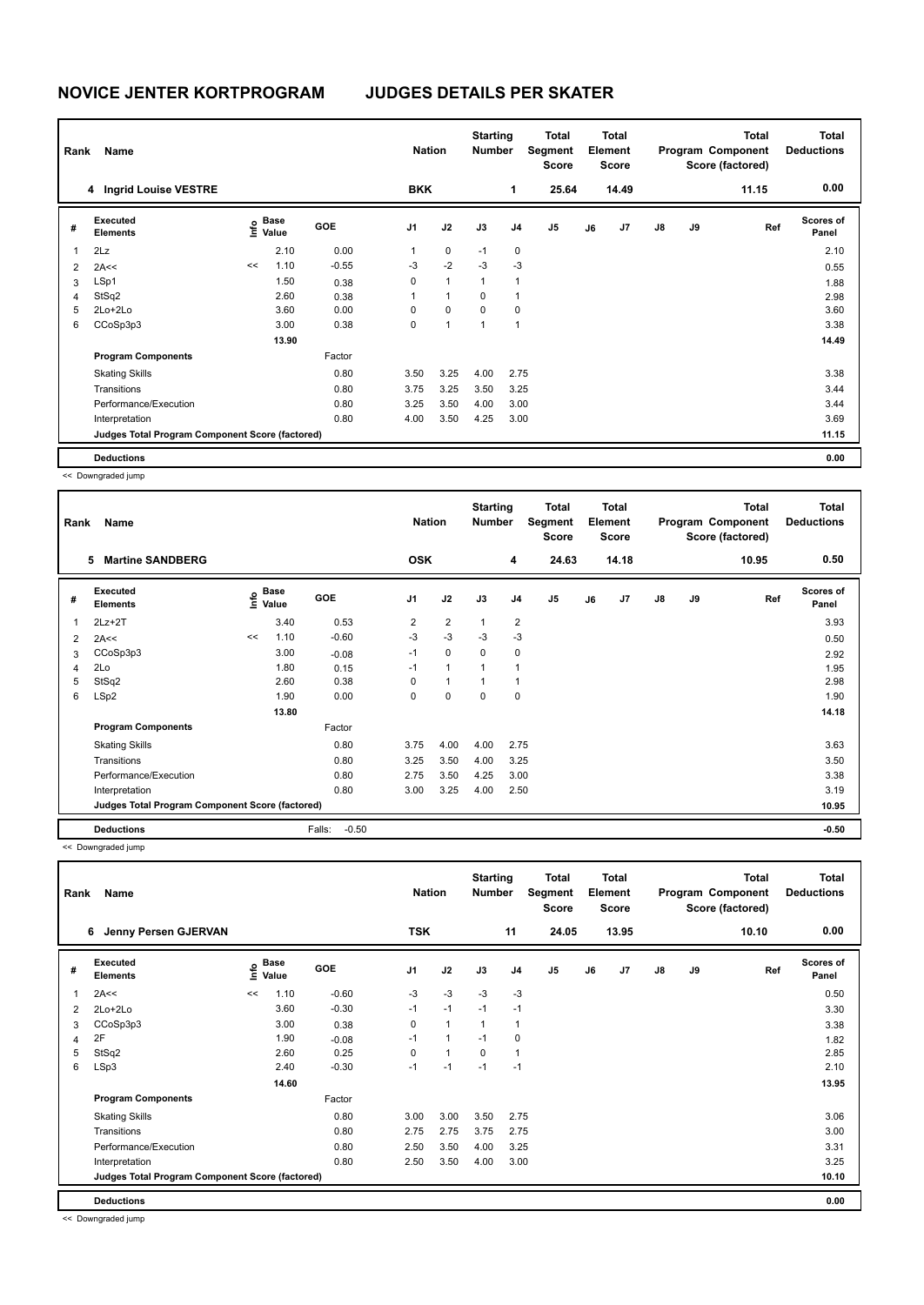|                | Name<br>Rank<br>Amine STORRØD<br>7              |      |                      | <b>Nation</b> |                | <b>Starting</b><br><b>Number</b> |             | <b>Total</b><br>Segment<br><b>Score</b> |       | Total<br>Element<br><b>Score</b> |       |               | <b>Total</b><br>Program Component<br>Score (factored) | <b>Total</b><br><b>Deductions</b> |                           |
|----------------|-------------------------------------------------|------|----------------------|---------------|----------------|----------------------------------|-------------|-----------------------------------------|-------|----------------------------------|-------|---------------|-------------------------------------------------------|-----------------------------------|---------------------------|
|                |                                                 |      |                      |               | <b>FKK</b>     |                                  |             | 8                                       | 21.68 |                                  | 12.38 |               |                                                       | 9.30                              | 0.00                      |
| #              | Executed<br><b>Elements</b>                     | lnfo | <b>Base</b><br>Value | <b>GOE</b>    | J <sub>1</sub> | J2                               | J3          | J <sub>4</sub>                          | J5    | J6                               | J7    | $\mathsf{J}8$ | J9                                                    | Ref                               | <b>Scores of</b><br>Panel |
| 1              | 2A<<                                            | <<   | 1.10                 | $-0.60$       | $-3$           | $-3$                             | $-3$        | $-3$                                    |       |                                  |       |               |                                                       |                                   | 0.50                      |
| $\overline{2}$ | $2F+2Lo$                                        |      | 3.70                 | $-0.08$       | 0              | $\mathbf 0$                      | $-1$        | $\mathbf 0$                             |       |                                  |       |               |                                                       |                                   | 3.62                      |
| 3              | LSp2                                            |      | 1.90                 | 0.13          | 0              | 0                                | 0           | $\overline{1}$                          |       |                                  |       |               |                                                       |                                   | 2.03                      |
| 4              | 2Lze                                            | e    | 1.50                 | $-0.75$       | $-2$           | $-2$                             | $-3$        | $-3$                                    |       |                                  |       |               |                                                       |                                   | 0.75                      |
| 5              | StSq2                                           |      | 2.60                 | $-0.25$       | $-1$           | $-1$                             | $\Omega$    | $\Omega$                                |       |                                  |       |               |                                                       |                                   | 2.35                      |
| 6              | CCoSp3p3                                        |      | 3.00                 | 0.13          | 0              | 0                                | $\mathbf 0$ | $\overline{1}$                          |       |                                  |       |               |                                                       |                                   | 3.13                      |
|                |                                                 |      | 13.80                |               |                |                                  |             |                                         |       |                                  |       |               |                                                       |                                   | 12.38                     |
|                | <b>Program Components</b>                       |      |                      | Factor        |                |                                  |             |                                         |       |                                  |       |               |                                                       |                                   |                           |
|                | <b>Skating Skills</b>                           |      |                      | 0.80          | 3.25           | 2.50                             | 3.25        | 3.00                                    |       |                                  |       |               |                                                       |                                   | 3.00                      |
|                | Transitions                                     |      |                      | 0.80          | 3.00           | 2.00                             | 2.75        | 2.75                                    |       |                                  |       |               |                                                       |                                   | 2.63                      |
|                | Performance/Execution                           |      |                      | 0.80          | 3.50           | 2.50                             | 3.25        | 3.50                                    |       |                                  |       |               |                                                       |                                   | 3.19                      |
|                | Interpretation                                  |      |                      | 0.80          | 3.50           | 1.75                             | 3.25        | 2.75                                    |       |                                  |       |               |                                                       |                                   | 2.81                      |
|                | Judges Total Program Component Score (factored) |      |                      |               |                |                                  |             |                                         |       |                                  |       |               |                                                       |                                   | 9.30                      |
|                | <b>Deductions</b>                               |      |                      |               |                |                                  |             |                                         |       |                                  |       |               |                                                       |                                   | 0.00                      |

<< Downgraded jump e Wrong edge

| Rank | Name<br><b>Kristine Suk Kwam CHENG</b><br>8     |    |                                  |            |           | <b>Nation</b> | <b>Starting</b><br><b>Number</b> |                | Total<br>Segment<br><b>Score</b> |    | <b>Total</b><br>Element<br><b>Score</b> |               |    | <b>Total</b><br>Program Component<br>Score (factored) | <b>Total</b><br><b>Deductions</b> |
|------|-------------------------------------------------|----|----------------------------------|------------|-----------|---------------|----------------------------------|----------------|----------------------------------|----|-----------------------------------------|---------------|----|-------------------------------------------------------|-----------------------------------|
|      |                                                 |    |                                  |            | <b>TT</b> |               |                                  | $\overline{7}$ | 20.37                            |    | 11.37                                   |               |    | 9.00                                                  | 0.00                              |
| #    | Executed<br><b>Elements</b>                     |    | <b>Base</b><br>e Base<br>⊆ Value | <b>GOE</b> | J1        | J2            | J3                               | J <sub>4</sub> | J <sub>5</sub>                   | J6 | J <sub>7</sub>                          | $\mathsf{J}8$ | J9 | Ref                                                   | <b>Scores of</b><br>Panel         |
| 1    | 2F                                              |    | 1.90                             | $-0.38$    | $-2$      | $-1$          | $-1$                             | $-1$           |                                  |    |                                         |               |    |                                                       | 1.52                              |
| 2    | CCoSp3p3                                        |    | 3.00                             | 0.13       | 0         | $\mathbf 0$   | 0                                | $\mathbf{1}$   |                                  |    |                                         |               |    |                                                       | 3.13                              |
| 3    | $2Lo+2T$                                        |    | 3.10                             | $-0.53$    | $-1$      | $-1$          | $-2$                             | $-3$           |                                  |    |                                         |               |    |                                                       | 2.57                              |
| 4    | 2A<<                                            | << | 1.10                             | $-0.60$    | -3        | $-3$          | $-3$                             | $-3$           |                                  |    |                                         |               |    |                                                       | 0.50                              |
| 5    | LSpB                                            |    | 1.20                             | $-0.15$    | $-1$      | $-1$          | 0                                | $\mathbf 0$    |                                  |    |                                         |               |    |                                                       | 1.05                              |
| 6    | StSq2                                           |    | 2.60                             | 0.00       | 0         | 0             | 0                                | 0              |                                  |    |                                         |               |    |                                                       | 2.60                              |
|      |                                                 |    | 12.90                            |            |           |               |                                  |                |                                  |    |                                         |               |    |                                                       | 11.37                             |
|      | <b>Program Components</b>                       |    |                                  | Factor     |           |               |                                  |                |                                  |    |                                         |               |    |                                                       |                                   |
|      | <b>Skating Skills</b>                           |    |                                  | 0.80       | 2.75      | 3.00          | 3.50                             | 2.50           |                                  |    |                                         |               |    |                                                       | 2.94                              |
|      | Transitions                                     |    |                                  | 0.80       | 2.25      | 2.75          | 3.75                             | 2.25           |                                  |    |                                         |               |    |                                                       | 2.75                              |
|      | Performance/Execution                           |    |                                  | 0.80       | 2.25      | 2.75          | 3.50                             | 2.00           |                                  |    |                                         |               |    |                                                       | 2.63                              |
|      | Interpretation                                  |    |                                  | 0.80       | 2.50      | 3.00          | 3.50                             | 2.75           |                                  |    |                                         |               |    |                                                       | 2.94                              |
|      | Judges Total Program Component Score (factored) |    |                                  |            |           |               |                                  |                |                                  |    |                                         |               |    |                                                       | 9.00                              |
|      | <b>Deductions</b>                               |    |                                  |            |           |               |                                  |                |                                  |    |                                         |               |    |                                                       | 0.00                              |

<< Downgraded jump

| Rank | Name<br>Sara ØSTENHEDEN<br>9                    |      |                      |                   | <b>Nation</b>  |             | <b>Starting</b><br>Number |                | <b>Total</b><br>Segment<br><b>Score</b> |    | <b>Total</b><br>Element<br><b>Score</b> |               |    | <b>Total</b><br>Program Component<br>Score (factored) | Total<br><b>Deductions</b> |
|------|-------------------------------------------------|------|----------------------|-------------------|----------------|-------------|---------------------------|----------------|-----------------------------------------|----|-----------------------------------------|---------------|----|-------------------------------------------------------|----------------------------|
|      |                                                 |      |                      |                   | <b>OSK</b>     |             |                           | 5              | 19.15                                   |    | 10.35                                   |               |    | 9.30                                                  | 0.50                       |
| #    | Executed<br><b>Elements</b>                     | lnfo | <b>Base</b><br>Value | <b>GOE</b>        | J <sub>1</sub> | J2          | J3                        | J <sub>4</sub> | J <sub>5</sub>                          | J6 | J7                                      | $\mathsf{J}8$ | J9 | Ref                                                   | <b>Scores of</b><br>Panel  |
| 1    | 2A<<                                            | <<   | 1.10                 | $-0.60$           | $-3$           | $-3$        | $-3$                      | $-3$           |                                         |    |                                         |               |    |                                                       | 0.50                       |
| 2    | 2F                                              |      | 1.90                 | $-0.45$           | $-2$           | $-1$        | $-2$                      | $-1$           |                                         |    |                                         |               |    |                                                       | 1.45                       |
| 3    | CCoSp2p2                                        |      | 2.00                 | $-0.15$           | $-1$           | 0           | 0                         | $-1$           |                                         |    |                                         |               |    |                                                       | 1.85                       |
| 4    | $2S+2T$                                         |      | 2.60                 | $-0.15$           | $-1$           | $-1$        | $-1$                      | 0              |                                         |    |                                         |               |    |                                                       | 2.45                       |
| 5    | StSq2                                           |      | 2.60                 | 0.00              | 0              | $\mathbf 0$ | 0                         | 0              |                                         |    |                                         |               |    |                                                       | 2.60                       |
| 6    | LSp1                                            |      | 1.50                 | 0.00              | 0              | $\mathbf 0$ | 0                         | $\mathbf 0$    |                                         |    |                                         |               |    |                                                       | 1.50                       |
|      |                                                 |      | 11.70                |                   |                |             |                           |                |                                         |    |                                         |               |    |                                                       | 10.35                      |
|      | <b>Program Components</b>                       |      |                      | Factor            |                |             |                           |                |                                         |    |                                         |               |    |                                                       |                            |
|      | <b>Skating Skills</b>                           |      |                      | 0.80              | 2.50           | 3.00        | 3.25                      | 3.00           |                                         |    |                                         |               |    |                                                       | 2.94                       |
|      | Transitions                                     |      |                      | 0.80              | 2.25           | 3.50        | 3.25                      | 3.25           |                                         |    |                                         |               |    |                                                       | 3.06                       |
|      | Performance/Execution                           |      |                      | 0.80              | 2.00           | 2.75        | 3.50                      | 3.00           |                                         |    |                                         |               |    |                                                       | 2.81                       |
|      | Interpretation                                  |      |                      | 0.80              | 1.75           | 3.00        | 3.25                      | 3.25           |                                         |    |                                         |               |    |                                                       | 2.81                       |
|      | Judges Total Program Component Score (factored) |      |                      |                   |                |             |                           |                |                                         |    |                                         |               |    |                                                       | 9.30                       |
|      | <b>Deductions</b>                               |      |                      | Falls:<br>$-0.50$ |                |             |                           |                |                                         |    |                                         |               |    |                                                       | $-0.50$                    |

<< Downgraded jump